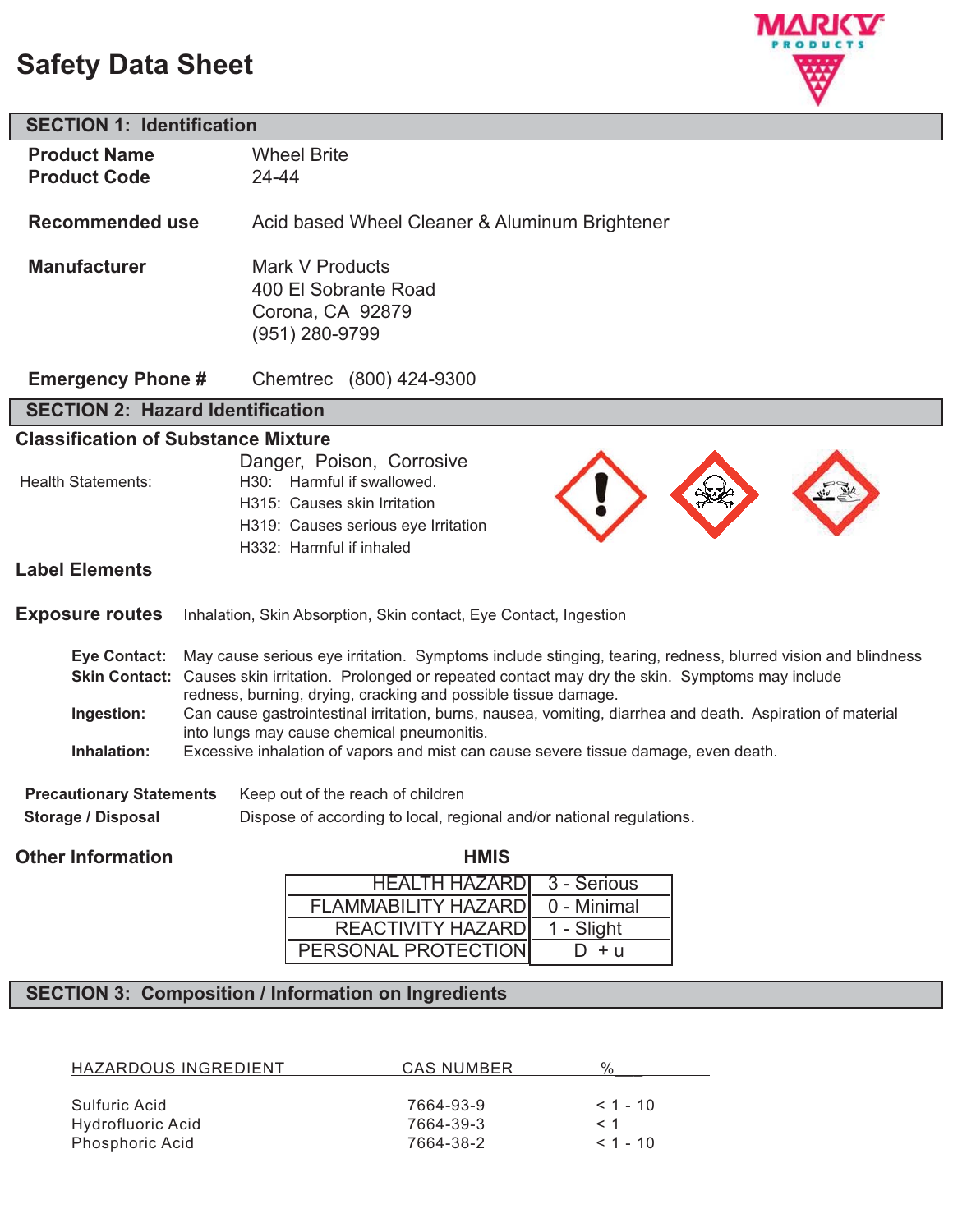## **SECTION 4: First Aid Measures**

## **Description of first aid measures**

| Inhalation                | Remove to fresh air. If breathing is difficult, administer oxygen. If breathing has stopped, give artificial<br>respiration. Get immediate medical attention. Person should be examined by a physician and held under<br>observation for 24 hours. |
|---------------------------|----------------------------------------------------------------------------------------------------------------------------------------------------------------------------------------------------------------------------------------------------|
| <b>Skin</b>               | Wash with soap and water. Remove contaminated clothing and wash before re-use.                                                                                                                                                                     |
| Eye                       | Remove contact lenses if present. Rinse with water for 15 minutes. Hold eyelids apart to ensure flushing.<br>Get immediate medical attention.                                                                                                      |
| Ingestion                 | Do not Induce vomiting. If conscious, give two glasses of water. Follow with Milk of Magnesia.<br>Get immediate medical attention. If spontaneous vomiting occurs, keep airway clear.                                                              |
|                           | Most important systems and effects, both acute and delayed                                                                                                                                                                                         |
|                           | Product is irritating to skin and mucous membranes. Product is a calcium seeker. Always wear protection<br>(eye goggles, nitrile gloves, organic vapor resirator, rubber boots and rubber apron) when using product.                               |
|                           | Indication of any immediate medical attention and special treatment needed                                                                                                                                                                         |
| <b>Note to Physician:</b> | Treat inhalation as chemical pneumonia. Monitor for hypocalcemia. 2.5% Calcium Gluconate in normal saline<br>by nebulizer or by IPPB with 100% oxygen may decrease pulmonary damage. Bronchodilators may also be                                   |

## **SECTION 5: Fire Fighting Measures**

administered.

#### **Extinguishing media**

Suitable Extinguishing Media C02, dry chemical, foam, water fog, water spray

Unsuitable Extinguishing Media None

#### **Special hazards arising from the substance or mixture**

Unusual Fire and Explosion Hazards None

Hazrdous Combusion ProductsCombustion may produce Carbon Monoxide,  $CO<sub>2</sub>$  and potentially irritating fumes.

## **Advice for firefighters**

Wear approved SCBA with full facepiece operated in positive pressure demand mode. Hazardous Polymerization is not expected to occur Avoid contact with strong oxidizing agents and strong acids

## **SECTION 6: Accidental Release Measures**

#### **Personal precautions, protective equipment and emergency procedures**

Personal Precautions For large spills (100 gallons or more) wear appropriate protective equipment including rubber boots, gloves, goggles and apron.

**Emergency Procedures** Isolate spill or leak to prevent entering storm drains.

#### **Environmental Precautions**

Avoid run off to waterways and storm drains. **Methods and materials for containment and clean up Containment / Clean up Measures** Stop leak if you can do it without risk. Dike ahead of liquid spill to prevent entering storm drains. Absorb and transfer to containers

#### **SECTION 7: Handling and Storage**

## **Precautions for safe handling**

**Handling** Product is slippery. If product is spilled onto floor, clean area to prevent slipping.

#### **Conditions for safe storage, including any incompatibilities**

**Storage** Store in a cool, dry place. Keep away from oxidizers.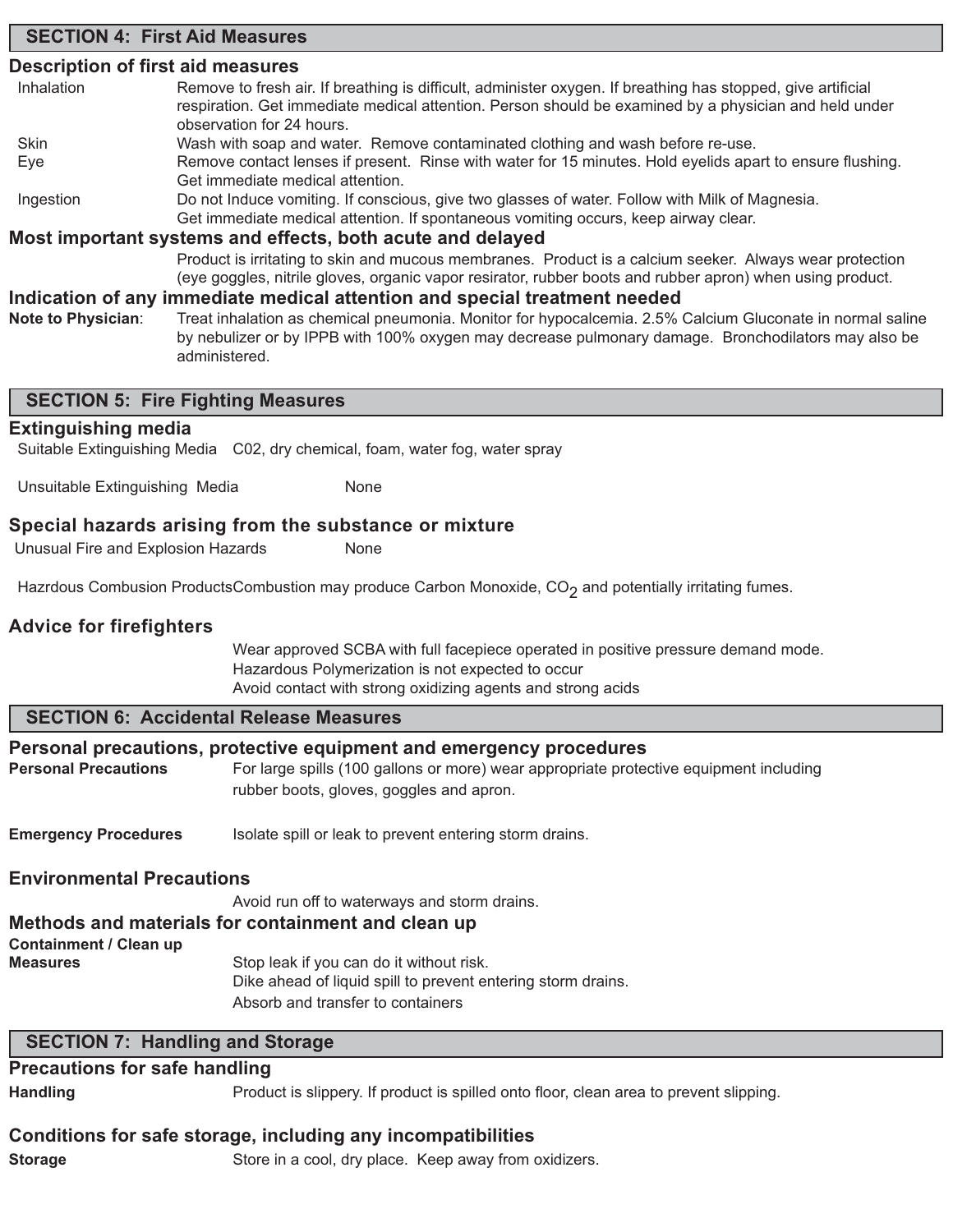## **SECTION 8: Exposure Controls / Personal Protection**

| <b>Exposure Controls</b><br><b>Engineering</b>             |                                                                                                                                     |
|------------------------------------------------------------|-------------------------------------------------------------------------------------------------------------------------------------|
| <b>Measures / Controls</b>                                 | Use in well ventilated area. If used in an enclosed area, provide fans or<br>other mechanical means to provide adquate ventilation. |
| <b>Personal Protective Equipment</b>                       | NIOSH approved acid gas cartridge respirator, chemical splash goggles,<br>nitrile gloves, rubber apron, and rubber boots            |
| <b>General Industrial Hygiene</b><br><b>Considerations</b> | Clean protective gear after use. Rinse with water and allow to dry.                                                                 |

#### **SECTION 9: Physical and Chemical Properties**

## **Information on Physical and Chemical Properties**

| <b>Physical Form</b>                                                              | Liquid                      | Appearance                                                | Thin, soapy liquid                               |
|-----------------------------------------------------------------------------------|-----------------------------|-----------------------------------------------------------|--------------------------------------------------|
| Color                                                                             | Clear                       | <b>Odor</b>                                               | Acidic                                           |
| <b>Taste</b>                                                                      | Data Lacking                | <b>Particulate Type</b>                                   | N/A                                              |
| <b>Particulate Size</b>                                                           | N/A                         | <b>Aerosol Type</b>                                       | N/A                                              |
| <b>General Properties</b><br><b>Boiling Pt</b><br>pH<br><b>Water Solubility %</b> | 212 F<br>$0.5 - 1.5$<br>100 | <b>Melting Point</b><br><b>SG / Density</b><br><b>VOC</b> | Data Lacking<br>$1.03 - 1.05$<br>0 grams / Liter |

### **SECTION 10: Stability and Reactivity**

**Reactivity** No dangerous reaction know under conditions of normal use **Chemical stability** Stable under normal temperatures and pressures. **Possibility of hazardous reactions** Hazardous polymerization is not expected to occur **Conditions to Avoid** Avoid contact with strong alkaline solutions, oxidizers, powdered metals & organic materials. **Hazardous Decomposition** Combustion may emit toxic, corrisive fumes of Hydrogen Fluoride, Sulfur Dioxide & Fluorine Gas.

## **SECTION 11: Toxicological Information**

**Sulfuric Acid CAS# 7664-93-9 Routes of Entry:** Absorbed through skin. Dermal contact. Eye contact. **Toxicity to Animals:** Acute oral toxicity (LD50): 4280 mg/kg (Rat.) Extremely hazardous in case of inhalation (lung corrosive). Very hazardous in case of skin contact (irritant), of ingestion, . Hazardous in case of skin contact (corrosive, permeator), of eye contact (corrosive). **Hydrofluoric Acid CAS# 7664-39-3 Routes of Entry:** Absorbed through skin. Dermal contact. Eye contact. Inhalation. Ingestion. **Toxicity to Animals:** Acute toxicity of the vapor (LC50): 342 1 hours [Mouse].

Chronic Effects on Humans: May cause damage to the following organs: lungs, mucous membranes, skin, eyes, bones, teeth.

Other Toxic Effects on Humans: Extremely hazardous in case of inhalation (lung corrosive). Very hazardous in case of skin contact (corrosive, irritant,permeator), of eye contact (corrosive), of ingestion,